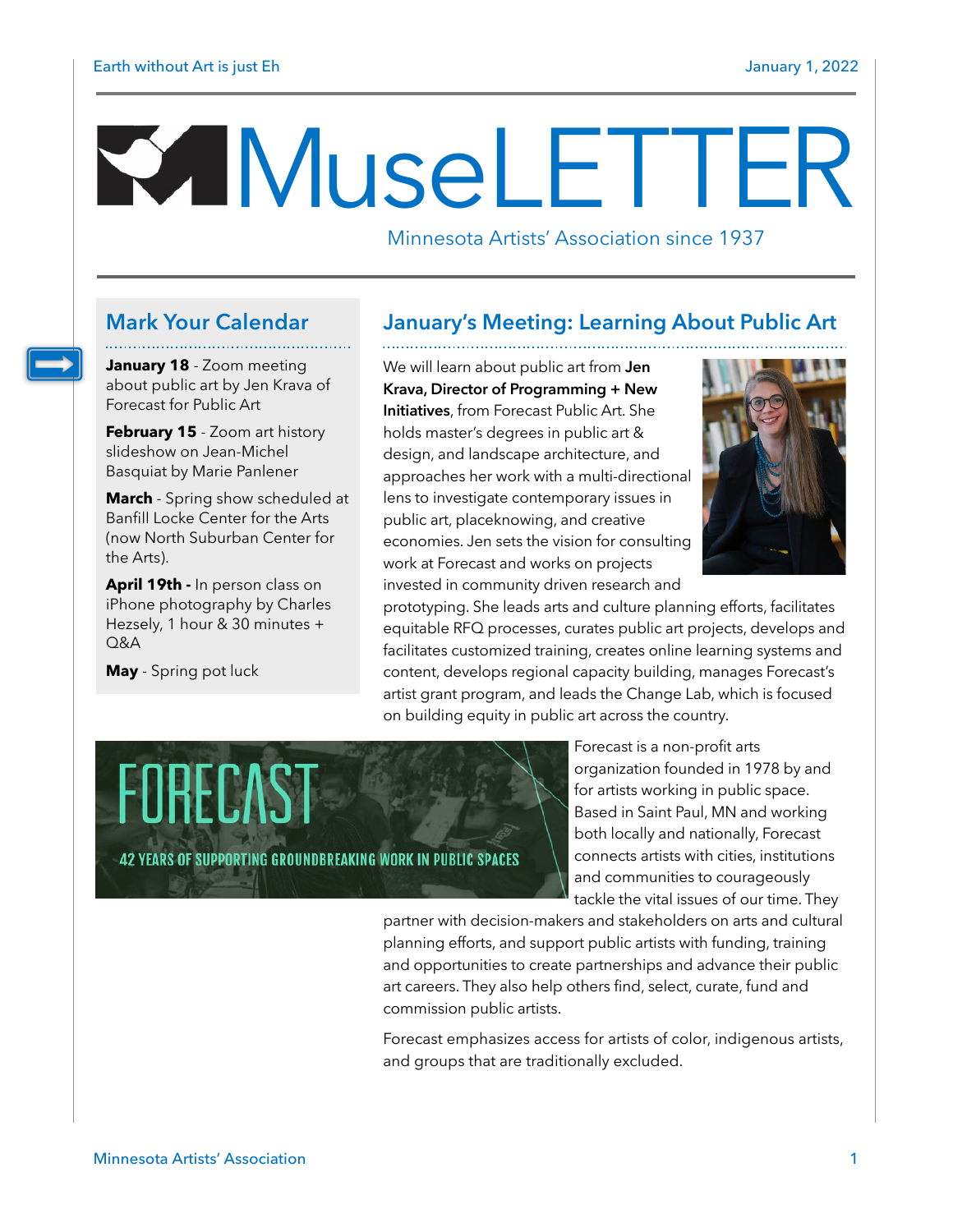# **Member News**



**Peggy Wright**: Arts North International 27 juried show at Hopkins Center for the Arts accepted "Majesty of Moss & Rocks," 18 x 12 inches, watersoluble wax pastels.

The show runs from Saturday, January 8 to Saturday, February 12,

2022. The opening reception occurs on Saturday, January 8, 2022 from 6:00 - 8:00 pm.

Cheap Joe's Art Stuff accepted "Spellbound," 11 x 14 inches, acrylics on



Yupo, for its 2022 Cheap Joe's Art Stuff Reference Catalog.



February 12.

**Sonja Hutchinson:** Two of my paintings, "Optics" and "Hummer" have been juried into the Arts North International Exhibition.

The exhibition is hosted by the Hopkins Center for the Arts from January 8 -

The opening reception is Saturday January 8 from 6:00 - 8:00 pm.



#### **JuliAnne Jonker**

JuliAnne's self-portrait is on the cover of the December Fine Art Connoisseur

Magazine. Her painting "The Gift"

will go to the Salmagundi Club in New York for the Figurativas Art Exhibit in January.

### **Don Aggerbeck** had a



watercolor accepted into the Extremely Minnesota exhibition at Robbin Gallery this fall. The exhibit can still be viewed on the gallery website. Don also had watercolors in both the Hopkins Center for the Arts and White Bear Center for the Arts members exhibits. The White Bear Center for Arts exhibit runs till January 7, 2022 and can be viewed online on the Center website. Don had a watercolor accepted into the Arts North International Exhibition at the Hopkins Center for the Arts which runs January 8- February 12, 2022 and will be available online.

On January 18th, we will have a guest lecturer for the first portion of the meeting. For the second part of the meeting, we would love to see your efforts on a still-life painting.

On February 15th, we'll have a Zoom art history slideshow on Jean-Michel Basquiat in the first part of the meeting. For the second part, we challenge you to conceive a fantasy public art piece and present us with a rendering of your concept.